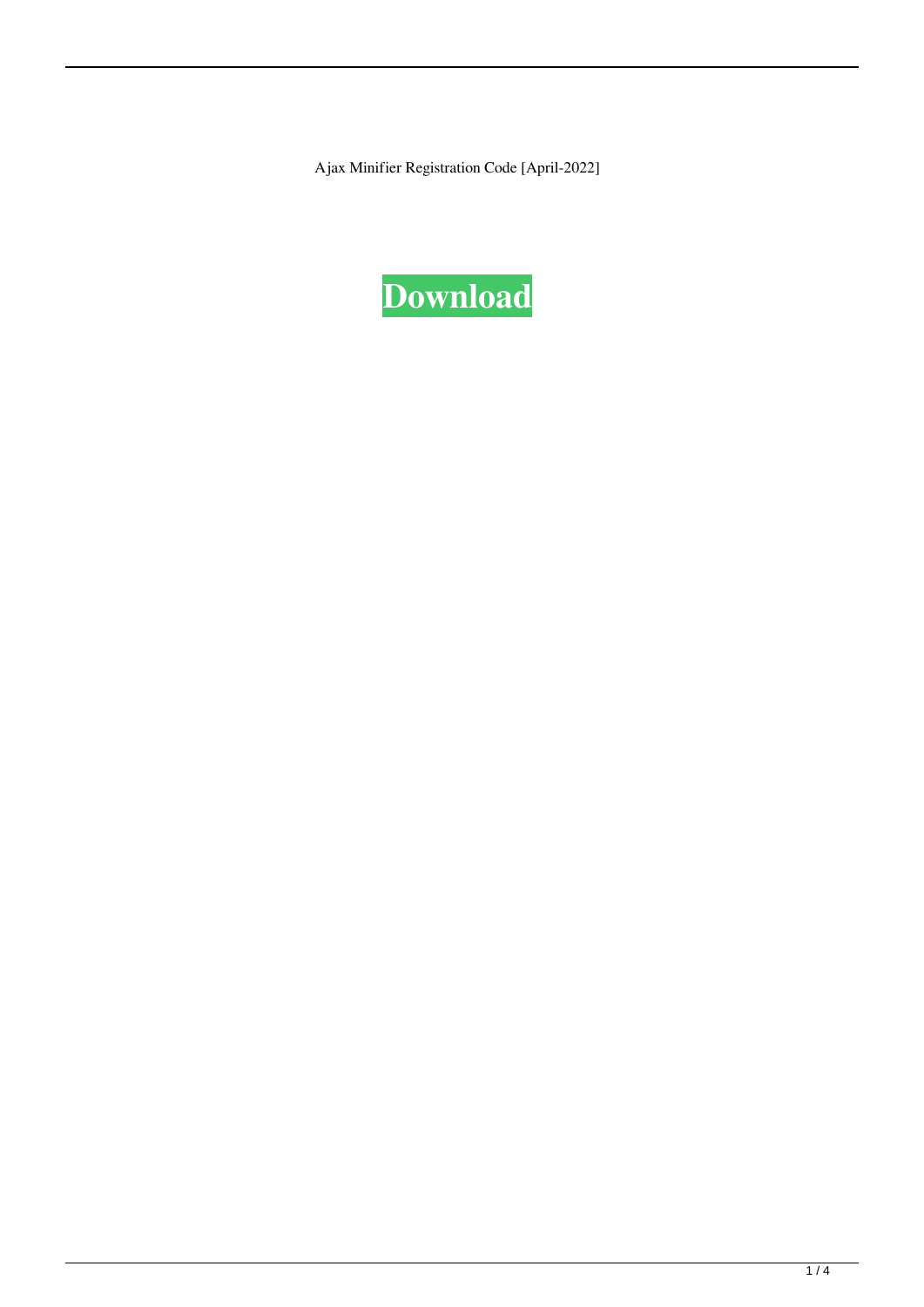# **Ajax Minifier Keygen For (LifeTime) Free PC/Windows [Latest]**

The Microsoft Ajax Minifier enables you to improve the performance of your Ajax applications by reducing the size of your Cascading Style Sheet and JavaScript files. With the Microsoft Ajax Minifier, you can minimize the size of your client-side resources by outputting minified versions of your scripts. You can also combine the JavaScript files into single JavaScript files, which can improve loading time on Web pages. The Microsoft Ajax Minifier also minifies your Cascading Style Sheet files. The Microsoft Ajax Minifier is a command-line tool that you can use from the command line to minify your JavaScript and Cascading Style Sheet files. For more information, see the following topics: I want to have a nice dropdown or a search box above a content that gets filled in by the user when pressing a button. So I need a div with some form or submit button. When the div appears, there should be an animation that allows it to slide in, sliding out when the user clicks outside it, in the way a modal window does. I have a master page that has a panel on it. When a user clicks a button in the panel, I need it to display a popup window with a table in it, then fade out when the user clicks the X to close it. I don't need this popup to remain open as long as the user is in the page. I need to create a simple user control for a dropdown menu. The dropdown has a long list of values that are on the left side and a small select box on the right. I need a quick way to perform a search in a list or table. In other words, I want to be able to search for a certain name in the table by using some type of text box, not searching a database. The results of the search should be displayed as a list or table. I have a form that contains a "File Upload" button that allows the user to upload a file. I need the button to change from a "red file upload button" to an "orange file upload button" after the user clicks it, and change back to the original color when they click off the button. In the process of designing a new website, I am looking for some help with a few simple things that have been bugging me. I want to be able to create a small div that slides out from the top of the page and a button that goes inside it. I want to

# **Ajax Minifier**

This is a description of the key combination you are about to use. You can include the CTRL key  $(\wedge)$ , ALT key  $(\wedge)$ , SHIFT key (^) or the WIN key (^) in your macro. For example, if you press CTRL+A to select all text, then press CTRL+B (CTRL+ALT+B), the ALT key is not required. We recommend that you avoid including the Windows key (^). You may not include the ENTER key. If you choose to include the ENTER key, then the ENTER key should be the last character in the key combination. If you choose to include the ENTER key, then the WIN key should be the last character in the key combination. Enter a number between 0 and 31, and then press ENTER to test the key combination. The only exception is that ENTER itself is a key modifier, so you cannot use the ENTER key as the first or last character in the key combination. For example, to create a key combination for CTRL+B, you would enter CTRL+B, and then press ENTER. Enter a number between 0 and 31, and then press ENTER to test the key combination. The following information applies to all of the key combinations that are available with the Microsoft Ajax Minifier. 81e310abbf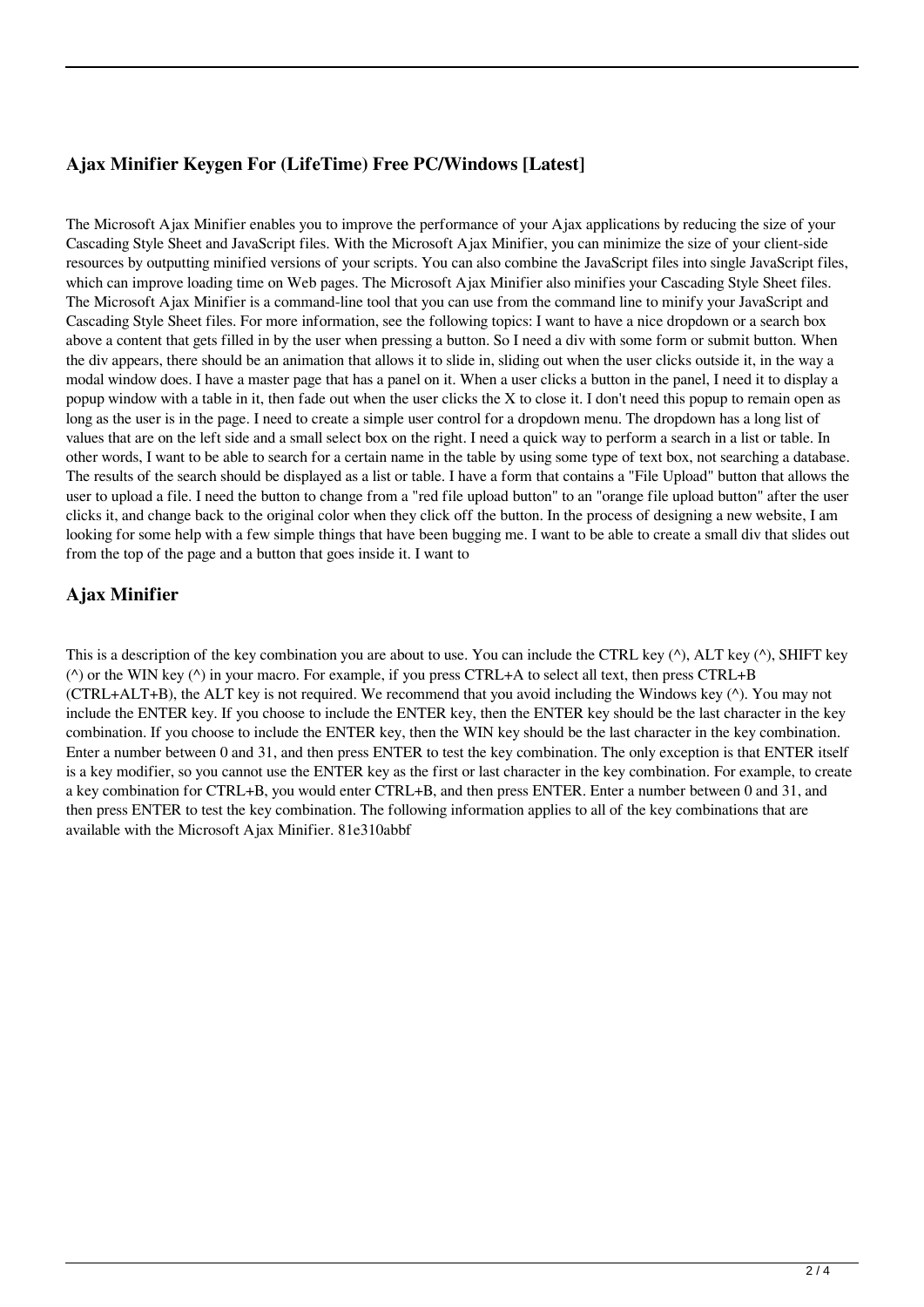### **Ajax Minifier Product Key Free Download**

Reduce the size of your JavaScript and CSS files in your applications. Improve performance by minifying the generated markup in your JavaScript and CSS files. Integrate with Microsoft Visual Studio. The minification is fully configurable for your specific application. Installation: To install the Microsoft Ajax Minifier, follow these steps: Download and extract the archive file to a temporary folder (for example C:\Temp). Extract the contents of the archive into your project. Add a command-line reference to the Ajax Minifier. Add the following switch to the end of the solution file build command line. /script:C:\Program Files (x86)\Microsoft Corporation\Microsoft SDKs\Windows\v7.0\Bin\Minify.js To include the command-line reference in Visual Studio, follow these steps: Open the project properties dialog. Open the Build tab. Click the ellipsis (...) button next to the Build Events textbox. Add the following item to the event list: \$(BuildProjectFile) /script:C:\Program Files (x86)\Microsoft Corporation\Microsoft SDKs\Windows\v7.0\Bin\Minify.js Optionally, add the following command to the Post-Build event command list: C:\Program Files (x86)\Microsoft Corporation\Microsoft SDKs\Windows\v7.0\Bin\Minify.exe /Optimize- Css %(FullPath) How to use the Ajax Minifier: Add the following command to the top of your page. Add the following switch to the end of the Ajax.ActionLink tag. Go to Minified Version Run the project and view the generated markup in the browser window. Ajax Minifier VS.net Commands: You can use the following commands from the command line in Visual Studio to configure the Ajax Minifier and

#### **What's New in the?**

Based on your current Visual Studio project (VB, C#, VB.NET, ASP, ASP.NET) you can perform the following tasks on all of your JavaScript files and Cascading Style Sheets: #1 Minify Style Sheets and JavaScript Files Reduce the number of CSS and JavaScript files in a website or web application. #2 Add Current Date to JavaScript and Cascading Style Sheet Files Add a current date to all JavaScript and Cascading Style Sheet files. #3 Add Current Time to JavaScript and Cascading Style Sheet Files Add a current time to all JavaScript and Cascading Style Sheet files. #4 Improve HTTP Requests to JavaScript and Cascading Style Sheet Files The Microsoft Ajax Minifier enables you to improve the performance of your Ajax applications by reducing the size of your Cascading Style Sheet and JavaScript files. After you install the Microsoft Ajax Minifier, you can use the tool from the command line. You can integrate the Microsoft Ajax Minifier into your Visual Studio Build process. Every time you perform a build in a Visual Studio ASP.NET project, you can minify all of your JavaScript and Cascading Style Sheet files automatically. Get Ajax Minifier and take it for a spin to see what it can actually do for you! I have two js files Second.js First.js I want to minify them in a format like First.min.js Second.min.js How do I do this? I know it's simple, but I just can't figure it out. Thanks for your reply. To keep the original file names you can set the FileName property in your project settings, add another property called JavaScriptMinifyName and set the value to First.min.js. This should keep the original file names with the desired extension. After that you can minify them by right clicking on the files and selecting the Minify option. To keep the original file names you can set the FileName property in your project settings, add another property called JavaScriptMinifyName and set the value to First.min.js. This should keep the original file names with the desired extension. After that you can minify them by right clicking on the files and selecting the Minify option. If there is another way, please tell me. Thanks. -Sandeep I'm looking for that also. When I try to do that I get the error "Path not found: 'C:\Program Files\Microsoft\A jax Minifier\\*.js'". Is there any path variable I need to add to the command? Thanks for your reply. To keep the original file names you can set the FileName property in your project settings